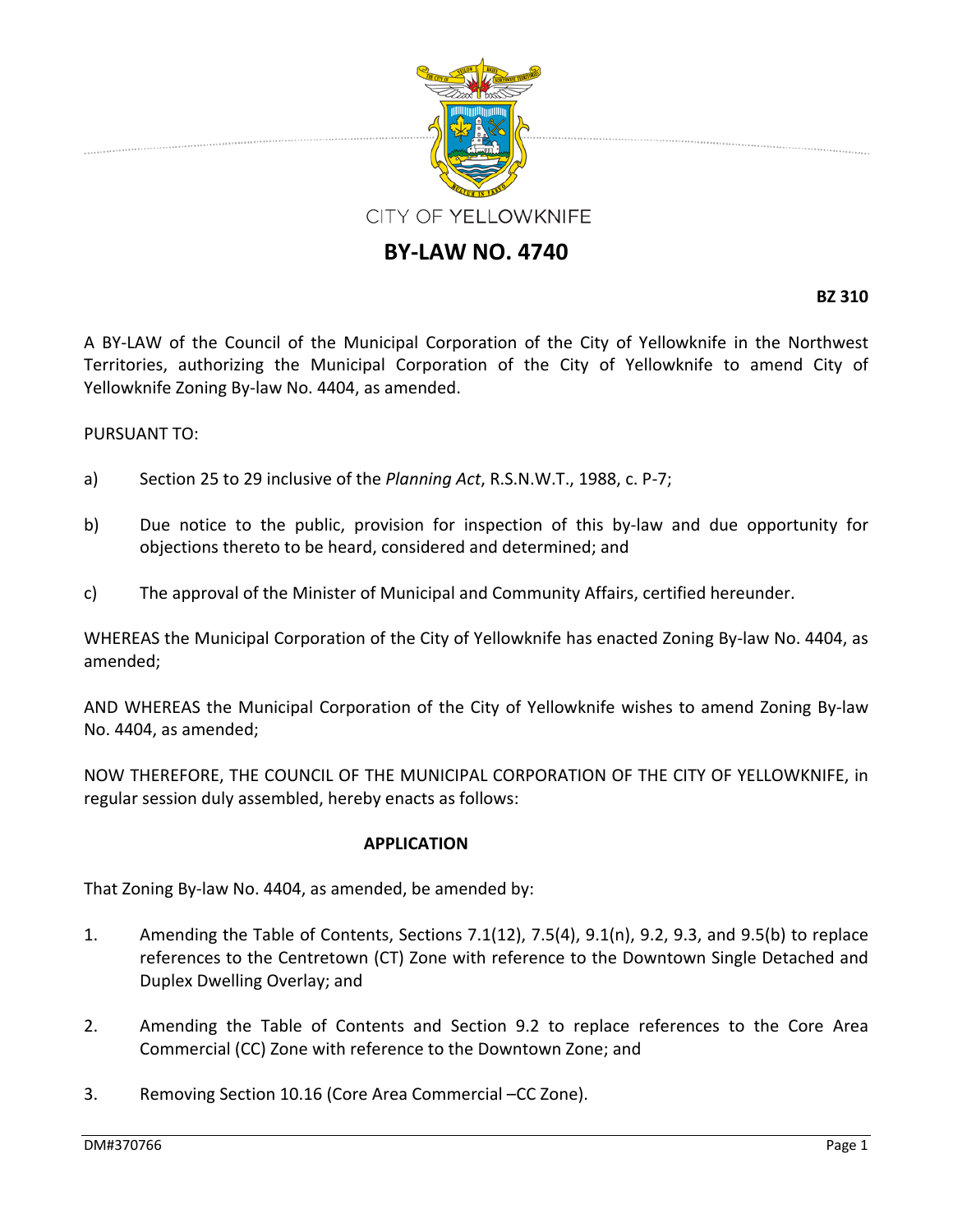## **EFFECT**

That this by-law shall come into effect upon receiving Third Reading and otherwise meets the 4. requirements of Section 75 of the Cities, Towns and Villages Act.

Read a First time this  $\sqrt{a}$  day of  $\sqrt{2(15)}$ , A.D. 2013. Mayor City Administrator Read a Second Time this  $\frac{\partial \varphi}{\partial x}$  day of  $\frac{\partial \varphi}{\partial x}$ , A.D. 2013. Mavor City Administrator

APPROVED by the Minister of Municipal and Community Affairs of the Northwest Territories this  $\leq$ day of  $Octobev$ , A.D. 2013.

FRU **MINISTER** 

MUNICIPAL AND COMMUNITY AFFAIRS